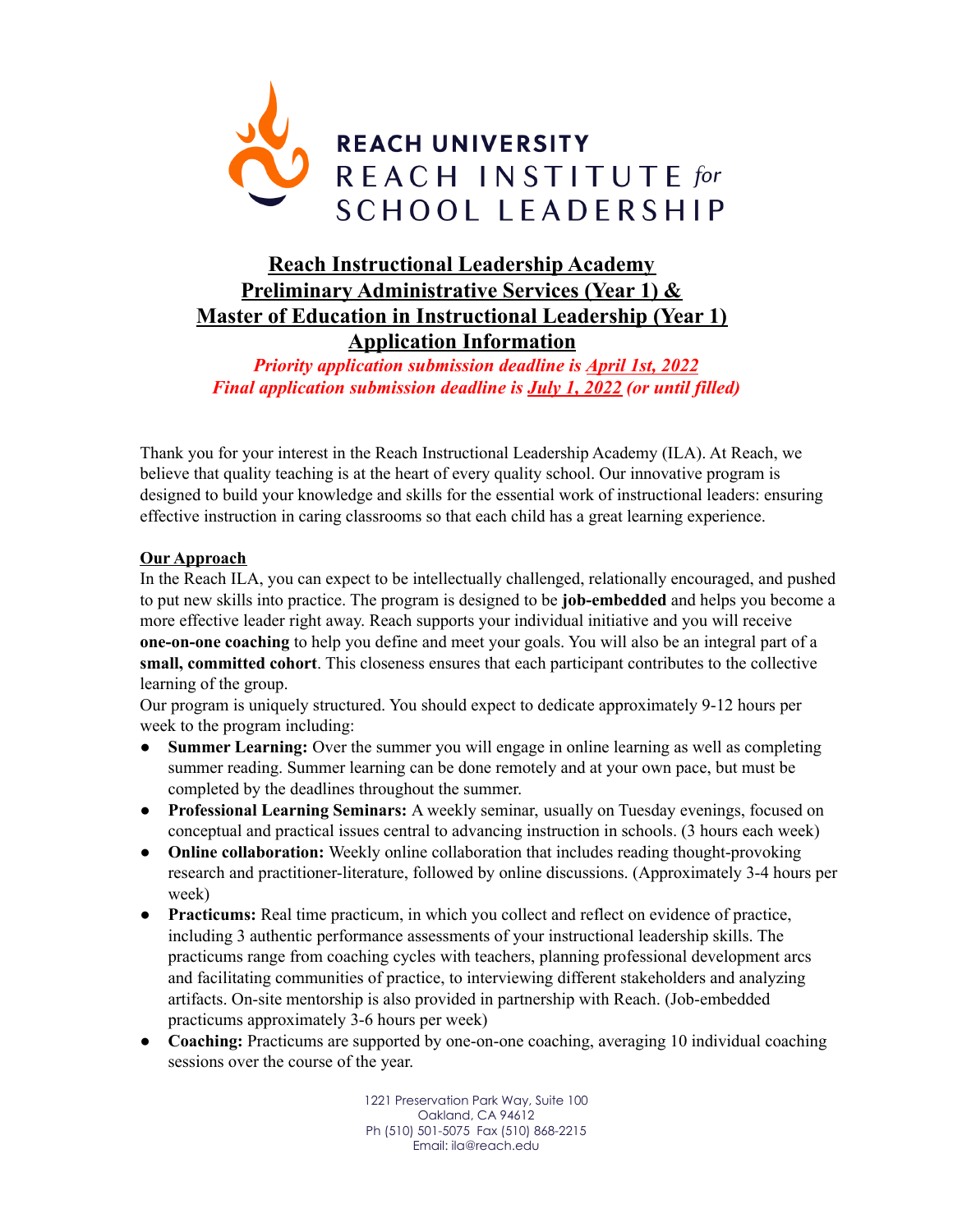- **Assessment:** You will engage in Reach performance assessments as well as the required state assessment, the California Administrator Performance Assessment (CalAPA).
- **● CalAPA Peer Review Support Sessions:** You will engage in at least three CalAPA Peer Review Sessions throughout the year.

# **Credentials Earned**

As a teacher-leader, aspiring principal, or current school leader (charter), you may earn your CA Preliminary Administrative Services credential through the Instructional Leadership Academy;

- Completion of Year 1, including passing the three CalAPA Leadership Cycles, leads to a California Preliminary Administrative Services Credential (PASC) and 2 professional certificates in coaching and facilitation.
- Completion of Year 2 and Year 3 leads to a California Clear Administrative Services Credential (CASC) and the Reach Master of Education in Instructional Leadership.
- Candidates who do not have an administrator position for Year 2, may continue in the program to earn a Master of Education in Instructional Leadership.



- *● An administrative services credential authorizes the holder to provide the following school services in California public schools:*
	- *● Develop, coordinate, and assess instructional programs*
	- *● Evaluate certificated and classified personnel*
	- *● Provide students' discipline*
	- *● Provide certificated and classified employees discipline*
	- *● Supervise certificated and classified personnel*
	- *● Manage school site, district, or county level fiscal services*
	- *● Recruit, employ, and assign certificated and classified personnel*
	- *● Develop, coordinate, and supervise student support services From the CTC website <http://www.ctc.ca.gov/credentials/CREDS/admin-svcs.html>*

# **Tuition (currently subsidized by grants):**

- Year 1 (PASC): \$9,100
- Year 2 (Administrator Induction 1 only): \$6,750
- Year 2 (Master's Only Pathway): \$9,100
- Year 2 (Administrator Induction 1 and Master's Pathway): \$9,100

Reach Instructional Leadership Academy Preliminary ASC Application Information 2022-2023 Page 2 of 4

#### **ILA Program Sequence and Credentials Earned**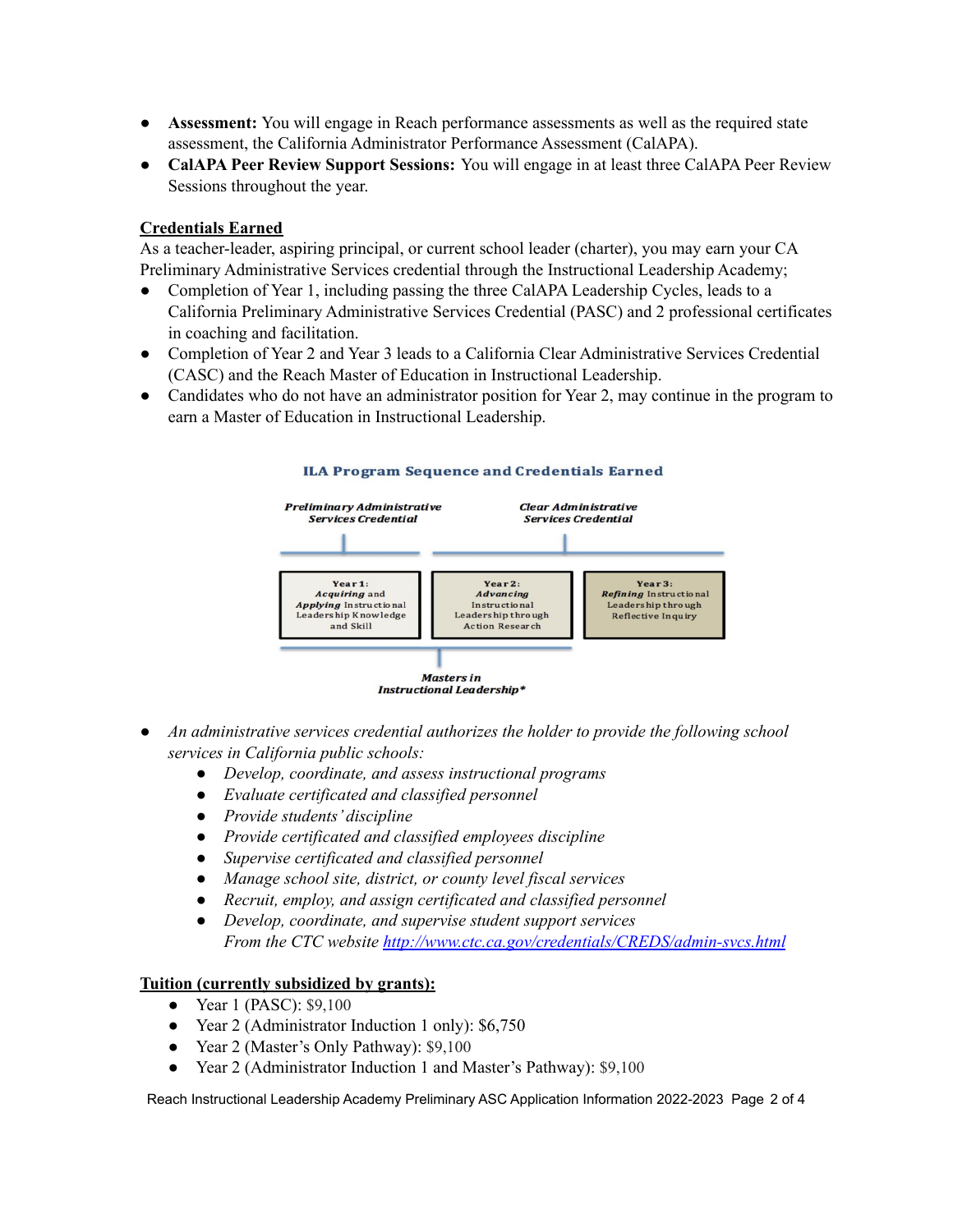● Year 3 (Administrator Induction 2): \$5,500

The program application is available online [here](https://grad.apply.reach.edu/). Please review the Reach ILA Program materials for details regarding eligibility, required documents, and payment options. If you would like to get started with the process, you can begin by asking for letters of recommendation, updating your resume to include professional development you have participated in, and ordering official transcripts. If you have questions or would like additional information, please contact ILA@reach.edu.

## **Admissions Requirements**

Admission to the Reach Instructional Leadership Academy M.Ed/ASC program is selective. In order to be considered for the Reach ILA, candidates must meet the following requirements, complete the online application, and submit all additional documentation.

## 1. ▢ **Employment:**

- a. Be employed by a Reach partner school or member agency school (or one that is willing to become a partner school). If you are not employed by a Reach partner school or member agency and you are interested in the Reach M.Ed/ASC program, contact program personnel [\(ILA@reach.edu\)](mailto:ILA@reach.edu) to inquire about establishing a Memorandum of Understanding between your school and Reach.
- b. Your employment/site placement should include your ability to: 1) access school level data for analysis, 2) coach at least one teacher throughout the year, and 3) develop and facilitate professional learning events at your site.
- c. There must be someone with an active California administrative credential available to serve as your site support mentor for your clinical practice assignment.
- 2. ▢ **Recommendation Form (2):** Obtain two recommendations, *one from your supervisor,* and an additional recommendation from someone who is familiar with your work, attesting to your suitability for assuming greater instructional leadership. Recommendation forms will be sent out directly to your requested recommenders through the application process.
- 3. ▢ **Clear Teaching Credential:** Hold a valid, active California Clear Teaching Credential (if your clear credential is pending or if your out of state credential is being evaluated, you may be provisionally enrolled in the program, but you must have a clear credential as of October 1<sup>st</sup> to continue in the program. Degrees or credentials will not be conferred without a valid California Clear Teaching Credential)
- 4. ▢ **Five years teaching experience:** Have completed five years of full-time, school-based teaching experience, as described in the CTC guidelines. Verification of experience must be submitted on the district or employing agency letterhead and signed by the superintendent, assistant superintendent, director of personnel, or director of human resources. School or district personnel other than the applicant must verify all experience.